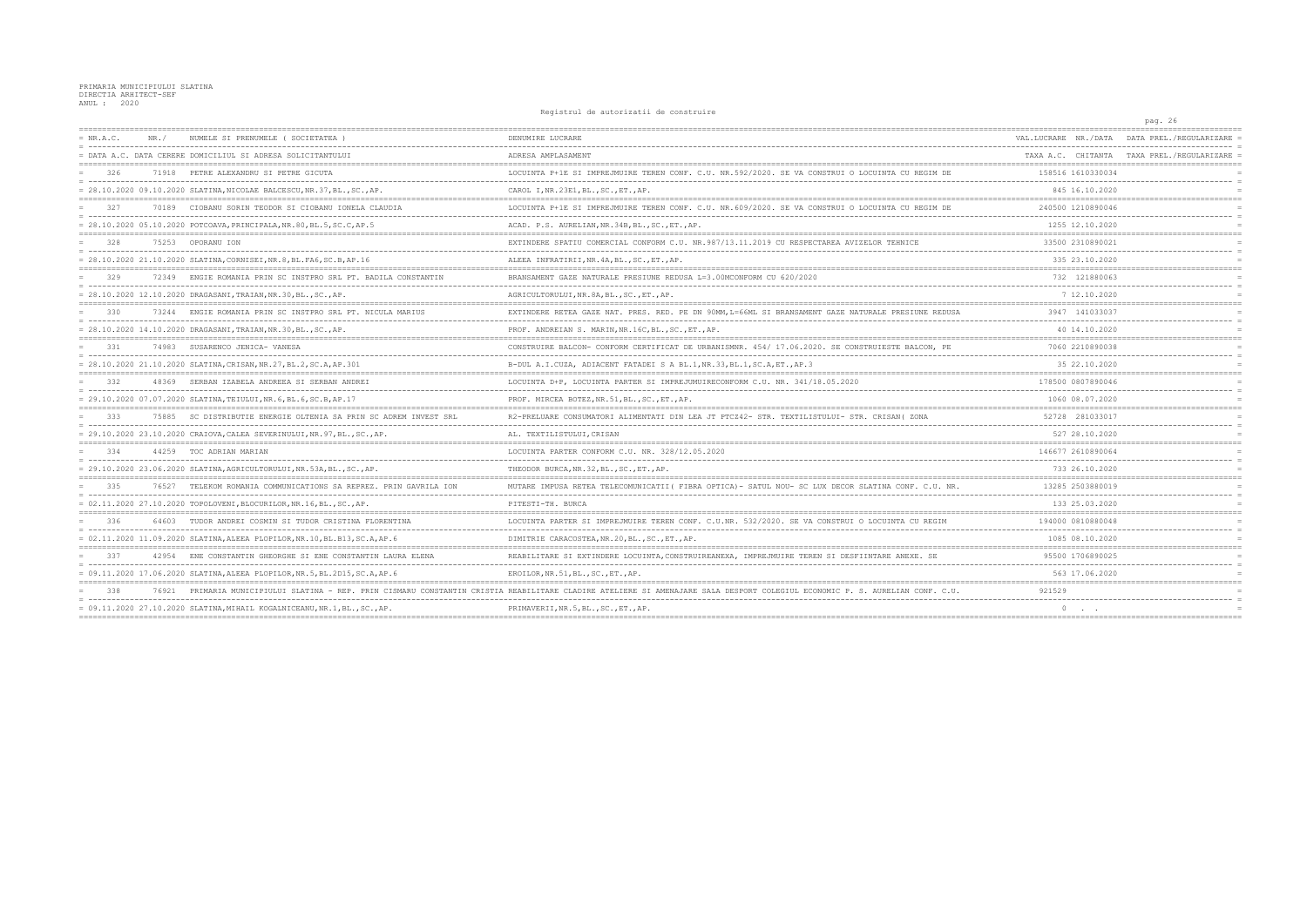## PRIMARIA MUNICIPIULUI SLATINA<br>DIRECTIA ARHITECT-SEF<br>ANUL : 2020

## Registrul de autorizatii de construire

|             |                                                                                    | ncgrocrar ac aacorraacrr ac comperarry                                                             |                      | pag. 27                                    |
|-------------|------------------------------------------------------------------------------------|----------------------------------------------------------------------------------------------------|----------------------|--------------------------------------------|
| $= NR.A.C.$ | NUMELE SI PRENUMELE ( SOCIETATEA )<br>NR. /                                        | DENUMIRE LUCRARE                                                                                   | VAL.LUCRARE NR./DATA | DATA PREL /REGULARIZARE                    |
|             | = DATA A.C. DATA CERERE DOMICILIUL SI ADRESA SOLICITANTULUI                        | ADRESA AMPLASAMENT                                                                                 |                      | TAXA A.C. CHITANTA TAXA PREL./REGULARIZARE |
| 339         | 74594 SC AGROBOR ANDREI SPEED SRL - REPREZ PRIN ANDREI IOANA DANA                  | LOCUINTA DE SERVICIU TIP DUPLEX SI IMPREJMUIRECONF. C.U. NR. 658/2020. SE VA CONSTRUI O LOCUINTA   | 340700 2910890020    |                                            |
|             | = 09.11.2020 20.10.2020 PRISEACA, MERILOR, NR.1, BL., SC., AP.                     | AGRICULTORULUI, NR.79, BL., SC., ET., AP.                                                          | 1840 29.10.2020      |                                            |
| 340         | 79349 SC SPEDITION UMB SRL REPREZ. PRIN ALINA NUNU                                 | DEVIERE RETELE 110 KV PE TRONSONUL 2, LOTUL 2, SITUAT IN JUD. OLT PENTRU EXECUTIE DRUM EXPRES      | 4770082              |                                            |
|             | = 12.11.2020 05.11.2020 BACAU, MARASESTI, NR.145, BL., SC., AP.                    | SLATINA                                                                                            | $\Omega$             |                                            |
| 341         | 78756 GHINDEANU LAURA DIANA                                                        | CONSTRUIRE SARPANTA- CONFORM CERTIFICAT DEURBANISM NR. 591/07.08.2020. SE EXECUTA SARPANTA         | 5000 0311890044      |                                            |
|             | = 12.11.2020 03.11.2020 SLATINA, B-DUL N. TITULESCU, NR.12, BL.12, SC.A, AP.15     | B-DUL N. TITULESCU, NR. 12, BL. 12, SC. A, ET. 4, AP. 15                                           | 50 03.11.2020        |                                            |
| 342         | 81294 MIHAI DANIEL ALEXANDRU                                                       | CONSTRUIRE SARPANTA- CONFORM CERTIFICAT DEURBANISM NR. 778/ 26.10.2020. SE EXECUTA SARPANTA        | 15000 1211890130     |                                            |
|             | = 18.11.2020 11.11.2020 SLATINA, ALEEA MARULUI, NR.5, BL.ZA5G, SC.A, AP.79         | ALEEA TIPOGRAFULUI, NR. 6, BL. FA26, SC. B, ET. 4, AP. 10                                          | 150 12.11.2020       |                                            |
| 343         | 76451 DISTRIBUTIE ENERGIE OLTENIA PRIN SC MARKETING & MANAGEMENT SRI               | EXTINDERE RETEA ELECTRICA JOASA TENSIUNE PESTRAZILE CAROL I, DEALUL VIILOR, MIRCEA BOTEZ,          | 648519               |                                            |
|             |                                                                                    | MUNICIPIUL SLATINA                                                                                 | 6267 05.11.2020      |                                            |
| 344         | 78695 DATCU FLOREA SI DATCU DANIELA                                                | CONSTRUIRE ANEXA GOSPODAREASCA- CONFORM CERTIFICATDE URBANISM NR. 91/ 10.02.2020. SE CONSTRUIESTE  | 35000 0311890036     |                                            |
|             | = 19.11.2020 03.11.2020 SLATINA, PLEVNEI, NR.22, BL., SC., AP.                     | PLEVNEI, NR. 22, BL., SC., ET., AP.                                                                | 175 03.11.2020       |                                            |
| 345         | IRIMESCU VALENTIN OVIDIU SI IRIMESCU ECATERINA ALINA<br>79035                      | IMPREJMUIRE TEREN- CONFORM CERTIFICAT DE URBANISMNR. 593/ 07.08.2020. TERENUL SE VA IMPREJMUI LA   | 16659 0611890012     |                                            |
|             | = 19.11.2020 04.11.2020 SLATINA,PRELUNGIREA TUNARI,NR.5A,BL.S34,SC.A,AP.4          | PLEVNEI, NR.10A, BL., SC., ET., AP.                                                                | 167 06.11.2020       |                                            |
|             | 76776 ENGIE ROMANIA PRIN SC INSTPRO SRL PT. TOMOIOAGA RODICA                       | BRANSAMENT GAZE NATURALE CONFORM 603/2020                                                          | 2480 2710880065      |                                            |
|             | = 19.11.2020 27.10.2020 DRAGASANI,TRAIAN,NR.30,BL.,SC.,AP.                         | EROILOR, NR. 88, BL., SC., ET., AP.                                                                | 25 27.10.2020        |                                            |
| 347         | 79497 ENGIE ROMANIA SA PRIN SC INSTPRO SRL P.T SC ALI TEHNIC SRL                   | EXTINDERE RETEA GAZE NATURALE DN 90 MM , L=265M SIBRANSAMENT GAZE DN63MM, L=4M CONFORM CU 647/2020 | 17663 0511330013     |                                            |
|             | = 19.11.2020 05.11.2020 DRAGASANI, TRAIAN, NR.30, BL., SC., AP.                    | CONSTRUCTORULUI, NR. 3C, BL., SC., ET., AP.                                                        | 177 05.11.2020       |                                            |
| 348         | 80634 SC SENSIBLU SRL REPREZ. PRIN ANGHEL MADALIN                                  | AMPLASARE SEMNALISTICA PUBLICITARA EXTERIOARA DRMAX IN SUPRAFATA DE 6.5MP CONFORM CU 1020/2020     |                      |                                            |
|             | = 19.11.2020 10.11.2020 BUCURESTI,B-DUL CONSTRUCTORILOR,NR.20,BL.CORP A,SC.,AP.204 | A.I. CUZA, NR.13, BL.CAM 2, SC., ET.P, AP.                                                         | 70 11.11.2020        |                                            |
| 349         | 72495 MUSULICA VASILE SI MUSULICA MARIA                                            | CONSTRUIRE ANEXA GOSPODAREASCA SI IMPREJMUIRETEREN- CONFORM CERTIFICAT DE                          | 19270 2710890007     |                                            |
|             | = 19.11.2020 12.10.2020 SLATINA, BANULUI, NR.19, BL., SC., AP.                     | BANULUI, NR.19, BL., SC., ET., AP.                                                                 | 118 27.10.2020       |                                            |
| 350         | 80797<br>BARBU IONELA CORINA                                                       | CONFORM ACNR.<br>445/2019 SI CU NR. 299/2019                                                       | 85253 1011890034     |                                            |
|             | = 19.11.2020 10.11.2020 SLATINA, IZVORULUI, NR. 7C, BL., SC., AP.                  | IZVORULUI, NR.1B, BL., SC., ET., AP.                                                               | 426 10.11.2020       |                                            |
| 351         | 78705 TOMA CATALIN                                                                 | LOCUINTA CONFORM C.U. NR. 693/18.09.2020 CURESPECTAREA AVIZELOR TEHNICE                            | 208967 2311890009    |                                            |
|             | = 24.11.2020 03.11.2020 SLATINA, EUGEN IONESCU, NR.10, BL.C3, SC.B, AP.21          | PANSELELOR, NR. 1C, BL., SC., ET., AP.                                                             | 1045 23.11.2020      |                                            |